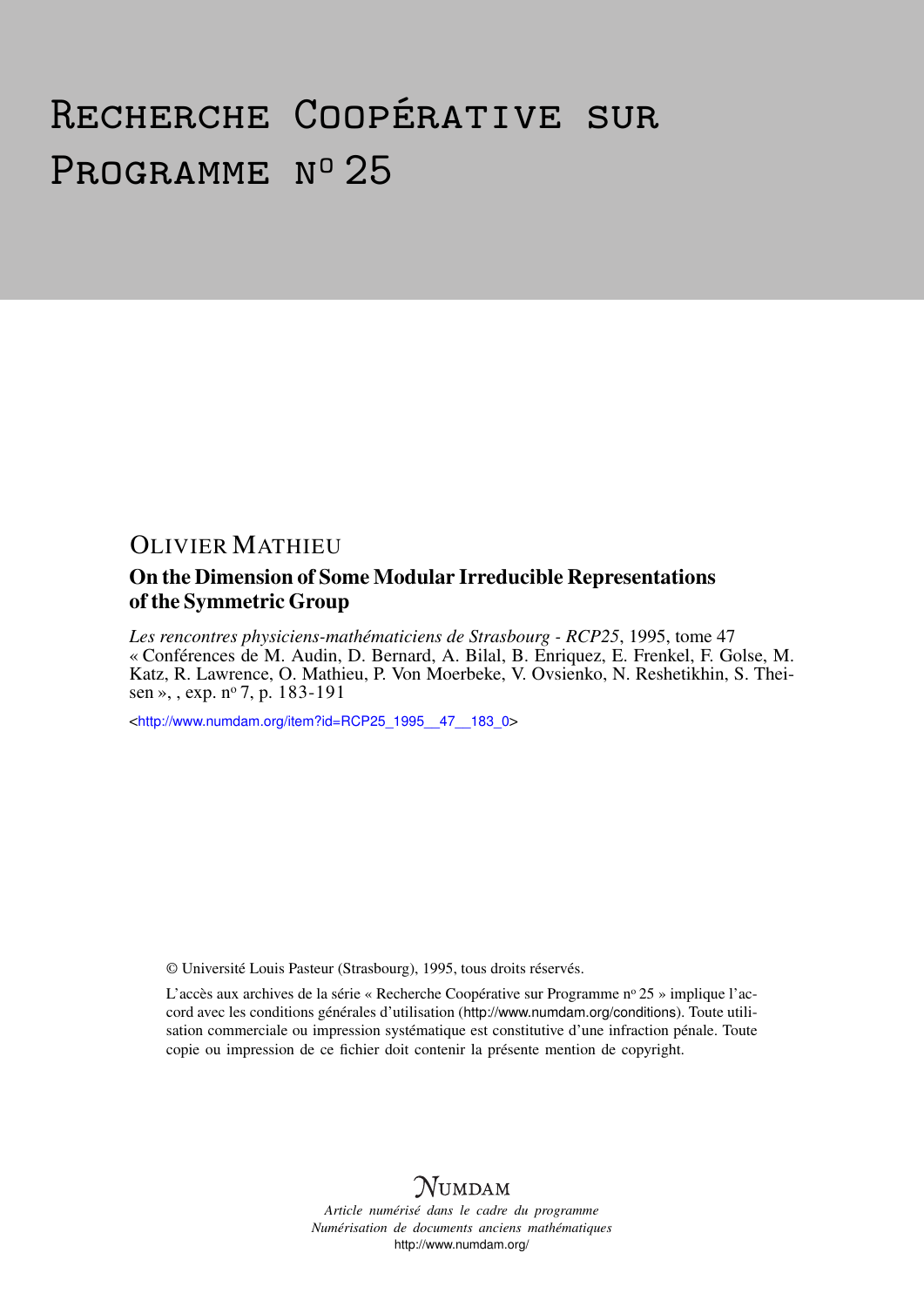**On the dimension of some modular irreducible representations of the symmetric group.** 

#### OLIVIER MATHIEU\*

**Abstract:** *We compute the dimension of some irreducible representations of the symmetric groups in characteristic (Theorem 2). The representations considered here are*   $\alpha$ *ssociated with Young diagrams*  $\mathbf{m} : m_1 \geq m_2 \geq ... \geq m_l$  such that  $m_1 - m_l \leq (p - l)$ . The *formula is based on a variant of Verlinde's formula which computes some tensor product multiplicities of indecomposable modules for*  $GL_i(\mathbf{F}_p)$ *, as it is proved in [7] [8].* 

Mathematics Subject Classification (1991): 20 C 30

*Introduction:* In this paper we will compute the dimension of some modular irreducible representations of the symmetric group  $\Sigma_N$ , (see Theorem 2 below for a precise statement). By a classical formula of Frobenius, the dimension of a characteristic zero irreducible  $\Sigma_{N}$ representation is given as the number of standard tableaux of a given shape. However in the modular case, it is not very convenient to use the standard tableaux to describe these dimensions. Instead, we will use a combinatorial description based on paths in the set of Young diagrams. For this reason, we will first "translate" the classical Frobenius formula in terms of paths.

Recall that a Young diagram of height  $\leq l$  is a sequence of non-negative integers  $m : m_1 \geq m_2 \geq ... \geq m_l$ . Pictorially one represents a Young diagram as follows,



namely a set of boxes with  $m_1$  boxes on the first line,  $m_2$  boxes on the second line and so on.... The total number  $m_1 + m_2 + ...$  of boxes will be called the size of the Young diagram **m.** In order to give a completely rigorous definition, we also require that two Young diagrams which can be obtained one from the other one by adding or removing empty lines are considered as identical. For example the Young diagrams  $3 \geq 1$  and  $3 \geq 1 \geq 0$ are viewed as the same.

Let  $Y_i$  be the set of all Young diagrams of height  $\leq l$ . We consider  $Y_l$  as an oriented

<sup>\*</sup> Institut de Recherches Mathématiques Avancées, Université Louis Pasteur, 7 rue René Descartes, F-67084 Strasbourg Cedex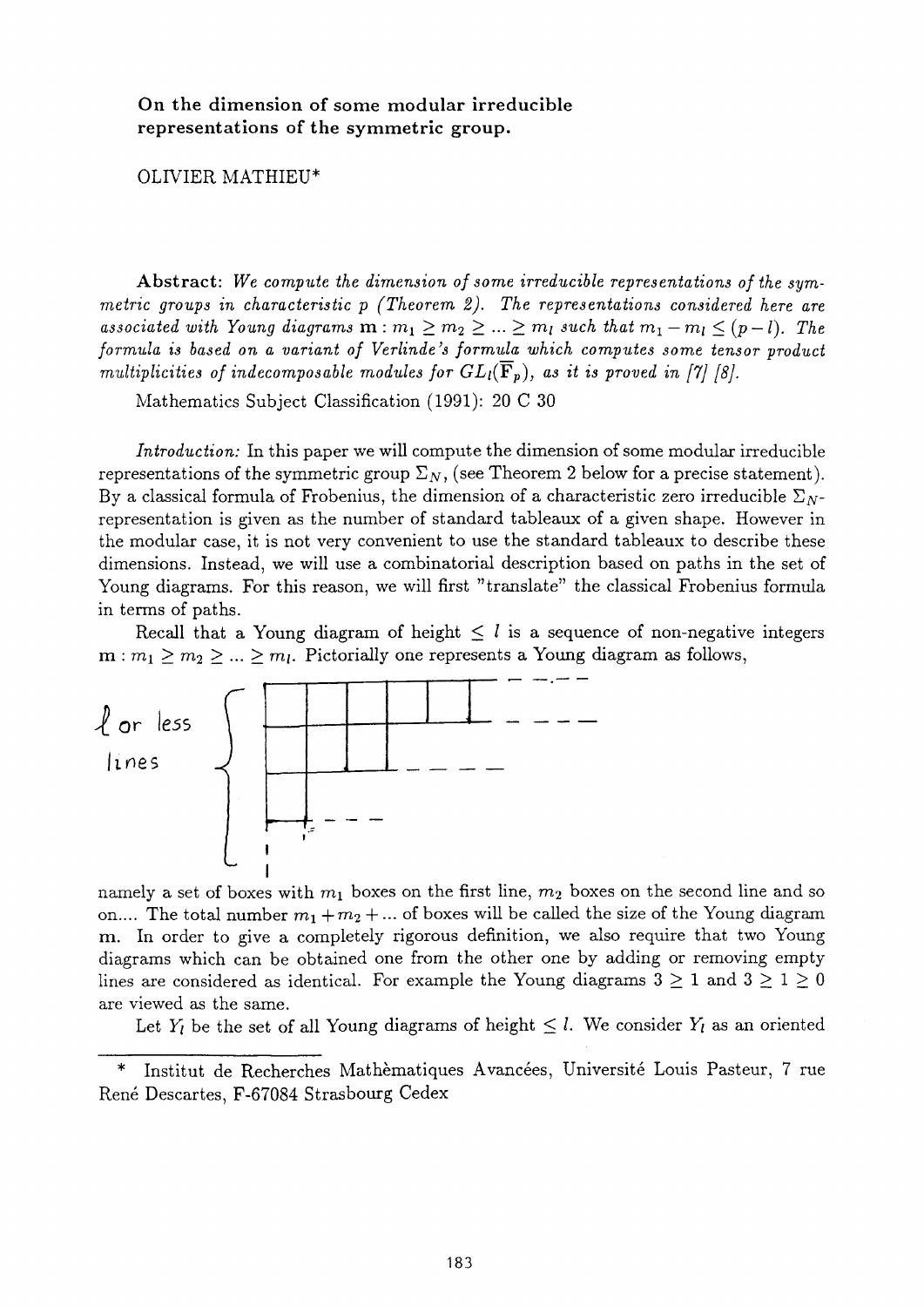graph. Actually there is an oriented edge going from **m** to **m'** if and only if we have  $m'_i = m_i$  for all indices *i* except for one, say *j*, for which we have  $m'_i = m_i + 1$ . Pictorially, this means that we can get **m'** from **m** by adding exactly one box to **m,** e.g.



Denote by  $\emptyset$  the Young diagram with no boxes. To each Young diagram **m** of size  $N$ , Frobenius associated an irreducible C-representation  $E_{\text{C}}(\text{m})$  of  $\Sigma_N$  and he proved the following result.

THEOREM **1** (Frobenius formula in terms of paths). *The dimension of the complex representation*  $E_C(\mathbf{m})$  *is the number of oriented paths from*  $\emptyset$  *to* **m**.

Actually Frobenius Theorem was stated in terms of tableaux of shape **m.** Recall that a standard tableau of shape **m** is a one-to-one labeling of the N boxes of **m** by the integers **1,2,...,** *Ν* which is increasing along the lines and the columns. Actually it is easy to define a bijection between standard tableaux of shape **m** and paths from **0** to **m.** Given a standard tableau of shape **m**, one can associate a path  $\mathbf{0} = \tau_0, \tau_1, ..., \tau_N = \mathbf{m}$  going from  $\mathbf{0}$  to **m** with the requirement that  $\tau_k$  is the Young tableau of all boxes with label  $\leq k$ . Conversely one obtains a standard tableau from a path  $\mathbf{0} = \tau_0, \tau_1, ..., \tau_N = \mathbf{m}$  by labeling with k the unique box of  $\tau_k \setminus \tau_{k-1}$ .

Now fix a prime number p and two positive integers l and N. Set  $k = \mathbf{F}_p$ . By using the Schur Weyl duality one can associate to any Young diagram m of size N a krepresentation  $E_k(\mathbf{m})$  of  $\Sigma_N$ . These representations  $E_k(\mathbf{m})$  are irreducible or  $\{0\}$ , and the non-zero representations  $E_k(m)$  form a complete set of irreducible representations of  $\Sigma_N$ (see Section **3** for more details).

Let  $Y_i(p)$  the set of all Young diagrams  $m = m_1, ..., m_l$  of height  $\leq l$  such that  $m_1 - m_l \leq p - l$ . We will prove:

THEOREM 2. (Assume  $l < p$ ) Let  $m \in Y_l(p)$  be a Young diagram. Then the dimen*sion of the k-representation*  $E_k(m)$  *is the number of oriented paths from*  $\emptyset$  *to* **m** *entirely contained in Y<sub>l</sub>(p). In particular*  $E_k(m) \neq 0$ .

For general irreducible representations of the symmetric group, it is still possible to describe the dimension in terms of paths. In section 5, we introduce a natural structure of oriented graph on the set of all Young diagrams. As the graph structure depends on we will denote by  $Z(p)$  this graph. By contrast with the characteristic zero case, or the case of the graph  $Y_l(p)$ , the graph  $Z(p)$  contains multiple edges.

THEOREM **3.** *Let m be a Young diagram of size . Then the dimension of the*   $\Sigma_N$ -module  $E_k(m)$  is the number of oriented paths going from  $\emptyset$  to **m** in  $Z(p)$ .

However we do not known how to compute the multiplicities of edges in  $Z(p)$ . Thus Theorem **3** does not give an explicit formula, (as in Theorem **2)** for the dimension of general simple representations of the symmetric group. However it explains why we believe that the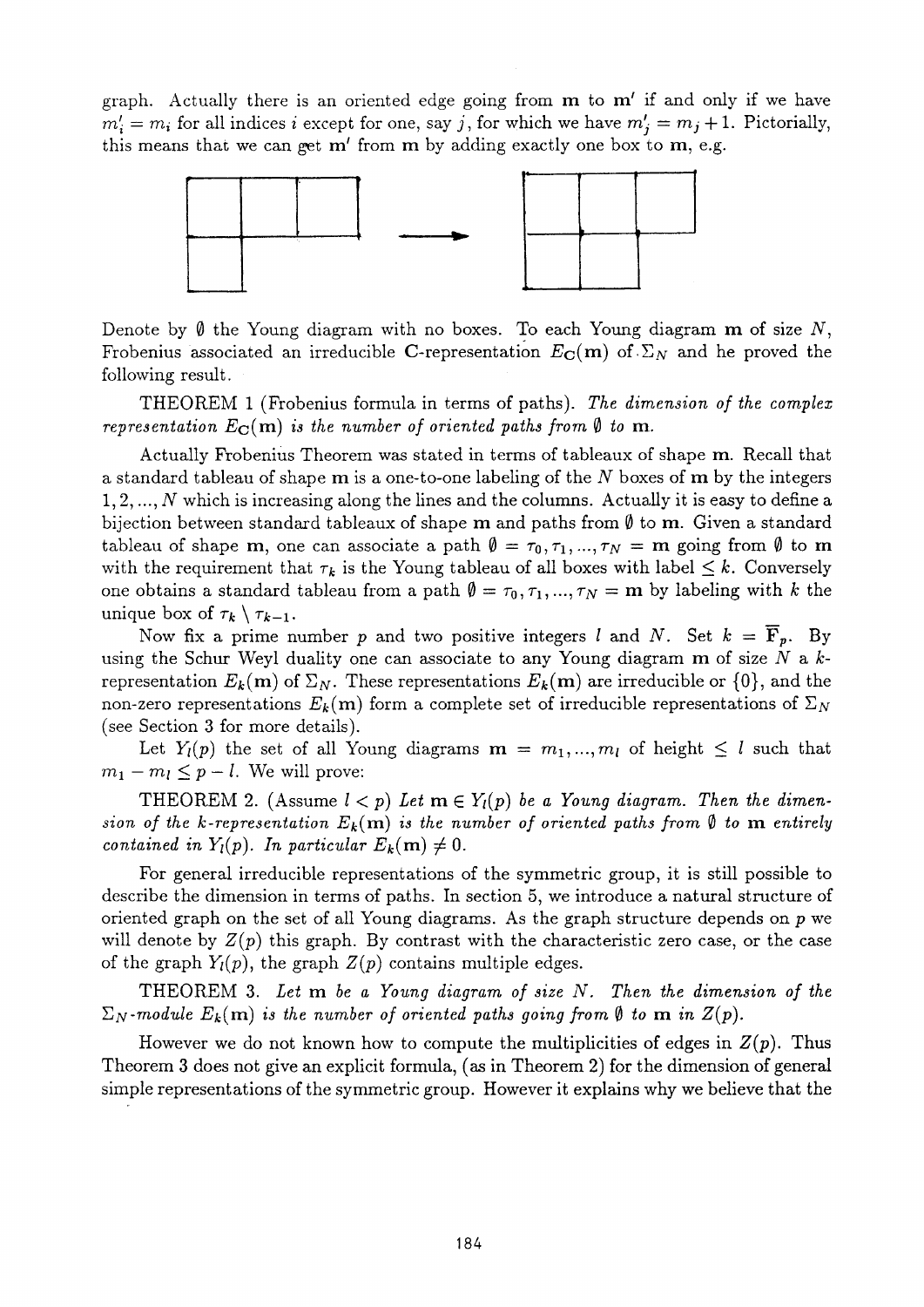combinatoric in terms of path is more adapted than the classical combinatoric of standard tableaux.

*Remarks.* 1. The formula and its proof are based on the Schur Weyl duality, Ringel's notion of tilting modules [12] and relies heavily on the work [8] (announced in [7]). In the work [8], it is proved that some tensor product multiplicities of tilting modules are given by Verlinde's formula [13]. However this formula and this work will not appear explicitly (although Lemma 12 is equivalent to the main statement of [8] for groups of type *A).* 

2. K. Erdmann already used the tilting modules for the study of modular representations of  $\Sigma_N$  [4]. She recovered the classical dimension formula for all representations attached to a two-lines Young diagram (in [4], the author refers to Donkin's paper [6] for the basic idea).

3. A. S. Kleshchev proved independentely a lower bound for the dimension of representations in Theorem 1. His proof is based on a very different idea: he used his result about the  $\Sigma_{n-1}$ -socle of  $\Sigma_n$ -irreducible modules.

4. In his study [15] of representations of Hecke algebras at p-root of unity, H. Wenzl considered Hecke modules parametrized by Young diagrams  $m = m_1, ..., m_l$  satisfying exactly the same condition  $m_1 - m_l \leq p - l$ . Some authors, including R. Rouquier, told us that our formula and proof can be extended to Hecke algebras as well.

EXAMPLE 4. Denote by  $Y_{a,b}$  be the Young diagram **m** such that  $m_1 = a + 1$  and  $m_i = 1$  for  $2 \le i \le b + 1$ .



In characteristic 0 (or characteristic  $>a + b + 1$ ) the corresponding representation of  $\Sigma_{a+b+1}$  has dimension  $(a + b)!/a!b!$ . Now assume that  $p = a + b + 1$  is a prime number. Let  $\emptyset = \tau_0, \tau_1, ..., \tau_p = \mathbf{m}$  be a path in the set of all Young diagrams. We obtain  $\tau_{p-1}$  by removing from **m** either the last box of the first line or the last box of the first column. In the second case we have  $\tau_{p-1} \notin Y_l(p)$ . Otherwise the full path  $\emptyset = \tau_0, \tau_1, ..., \tau_p = m$ belongs to  $Y_i(p)$  and we have  $\tau_{p-1} = Y_{a,b-1}$ . Thus the dimension of  $E_k(Y_{a,b})$  is the number of path from  $\emptyset$  to  $Y_{a,b-1}$ . Thus we get dim  $E_k(Y_{a,b}) = (a+b-1)!/a!(b-1)!$ .

*Acknowledgment* I thank S. Donkin, M. Duflo, G. Georgiev and R. Rouquier for helpful conversations. This work has been supported by an NSF Grant and a Sloan Grant (at Rutgers University) and by IRMA (at CNRS at Strasbourg).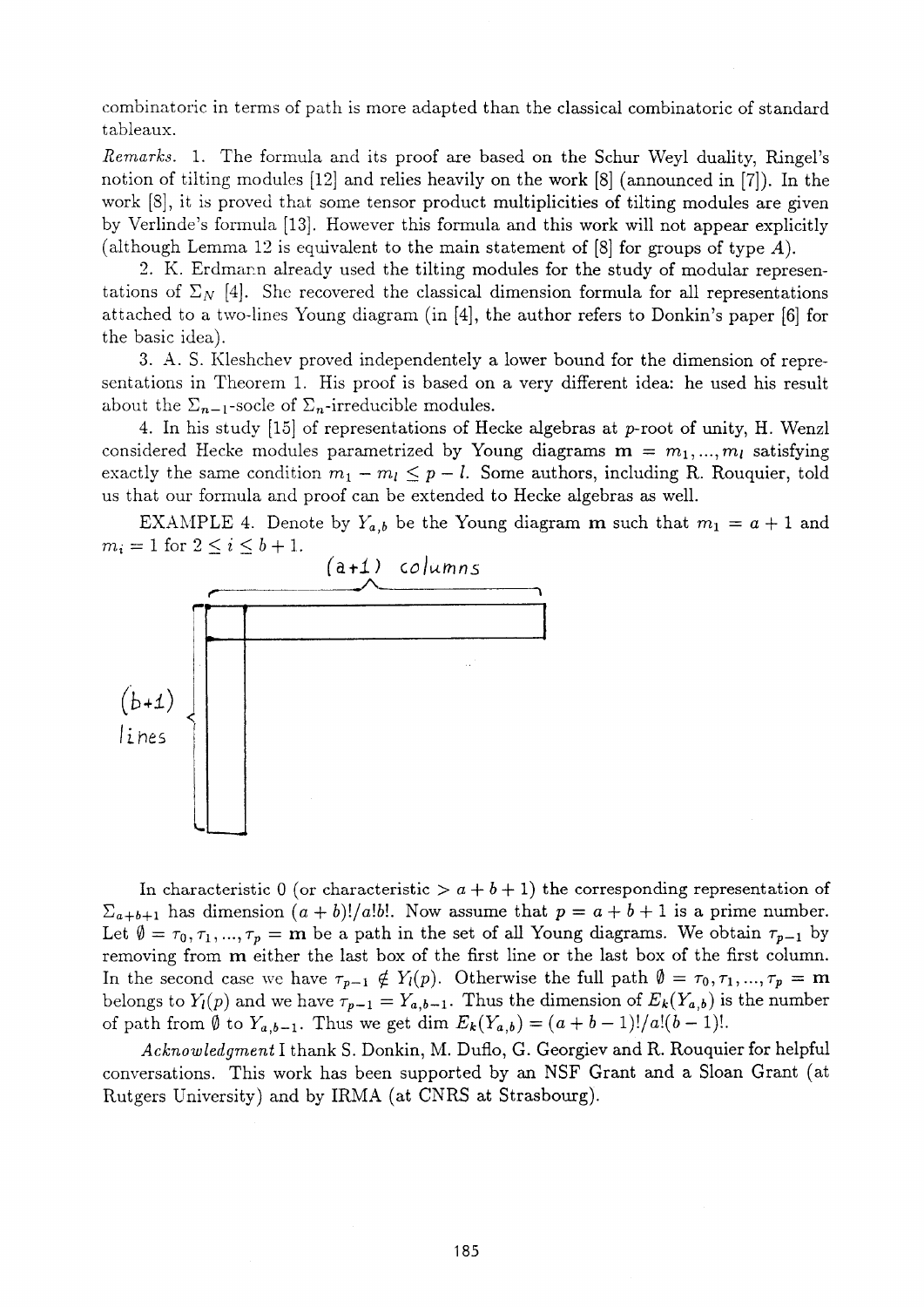**1.** Root system of  $GL_l(k)$ . From now on, set  $k = \overline{F}_p$ . In this section we will recall a few definitions and facts about the representation theory of reductive groups, for the particular case of the full linear group  $GL_{l}(k)$ .

Let *H* be the subgroup of all diagonal matrices of  $GL<sub>l</sub>(k)$ . Let *P* be the group of all characters of H. We have  $P = \mathbb{Z} \epsilon_1 \oplus \mathbb{Z} \epsilon_2 \oplus ... \oplus \mathbb{Z} \epsilon_l$  where  $\epsilon_i$  is the character defined by  $\epsilon_i(diag(\lambda_1,...,\lambda_l)) = \lambda_i$ , where  $(diag(\lambda_1,...,\lambda_l))$  is the diagonal matrix whith diagonal entries  $\lambda_1, ..., \lambda_l$ . Set  $P^* = Hom(P, \mathbb{Z})$ . For any *i* with  $1 \leq i \leq l$ , set  $\alpha_i = \epsilon_i - \epsilon_{i+1}$ ,  $h_i = \epsilon_i^* - \epsilon_{i+1}^*$ , where  $(\epsilon_i^*)_{1 \leq i \leq l}$  is the dual basis of  $P^*$ . Also set  $\alpha_0 = \epsilon_1 - \epsilon_l$ ,  $h_0 = \epsilon_1^* - \epsilon_l^*$ . Let *W* be the subgroup of  $GL(P)$  generated by the reflection  $s_i = 1 - h_i \otimes \alpha_i, 1 \leq i \leq l$ . Recall that *W* is naturally isomorphic to the symmetric group  $\Sigma_l$  acting by the permutation representation *on Z<sup>l</sup> .* 

Define the affine reflection  $s_0$  of P by  $s_0(\lambda) = \lambda - (\lambda(h_0) - p)\alpha_0$ . The affine Weyl group  $W_{aff}$  is by definition the group of affine transforms of P generated by W and  $s_0$ . Set

 $P^+ = {\lambda \in P | \lambda(h_i) \geq 0 \text{ for any } 1 \leq i \leq l}$  $C = {\lambda \in P^+ | \lambda(h_0) \leq p - l + 1}$  $C^0 = {\lambda \in P^+ | \lambda(h_0) \leq p - l}.$ 

The following equivalent definitions of *C* and *C°* are more usual in the theory of reductive groups (see e.g. [9]). Choose any  $\rho \in P$  such that  $\rho(h_i) = 1$  for any i,  $1 \le i \le l$ . We have  $\rho(h_0) = l - 1$ . Thus an element  $\lambda \in P^+$  belongs to C (respectively to  $C^0$ ) iff we have  $\lambda + \rho(h_0) \leq p$  (respectively  $\lambda + \rho(h_0) < p$ ).

For any  $\lambda \in P^+$  we will denote by  $W(\lambda)$  the Weyl module with highest weight  $\lambda$  (see e.g. [5] or [9] for a definition). By definition a filtration of a rational  $GL_l(k)$ -module is called a Weyl filtration if its subquotients are Weyl modules  $W(\lambda)$  for various  $\lambda \in P^+$ . For any rational module M we define its character as  $ch(M) = \sum_{\mu \in P} (dim M_{\mu}) e^{\mu} \in \mathbb{Z}[P],$ where  $M_{\mu}$  denotes the weight space corresponding to the weight  $\mu$ .

The following result, which holds for any Chevalley group is usually called the Strong Linkage Principle. As it is stated below (namely for type *A* groups), it is due to Carter and Lusztig [3]. The general case is due to Andersen [1] (a convenient reference is [9]).

THEOREM 5 (Strong Linkage Principle). If  $W(\lambda)$  and  $W(\mu)$  are in the same block, *then we have*  $\lambda + \rho = w(\mu + \rho)$ , for some  $w \in W_{aff}$ .

The following two facts are well known consequences of the Strong Linkage Principle:

(i) for any  $\lambda \in C$ , the Weyl module  $W(\lambda)$  is simple and its dual is again a Weyl module.

(ii) for any  $\lambda, \mu \in C$  with  $\lambda \neq \mu$ , the Weyl modules  $W(\lambda)$  and  $W(\mu)$  are not in the same block.

By definition the fundamental weights of  $GL_{l}(k)$  are the weights of the form  $\omega_{i} = \epsilon_{1} + ... + \epsilon_{i}$ . If V denotes the natural *l*-dimensional representation of  $GL_l(k)$ , then  $W(\omega_j) \simeq \wedge^j V$ . Any weights  $\nu$  of  $W(\omega_i)$  is W-conjugated to  $\omega_i$  and we have  $|\nu(h_i)| \leq 1$  for any  $i, 0 \leq i \leq l$ .

#### 2. Tilting modules for  $GL_l(k)$ .

Set  $G = GL<sub>l</sub>(k)$ . Recall that a finite dimensional rational *G*-module *M* is tilting if *M* and M\* have a Weyl filtration.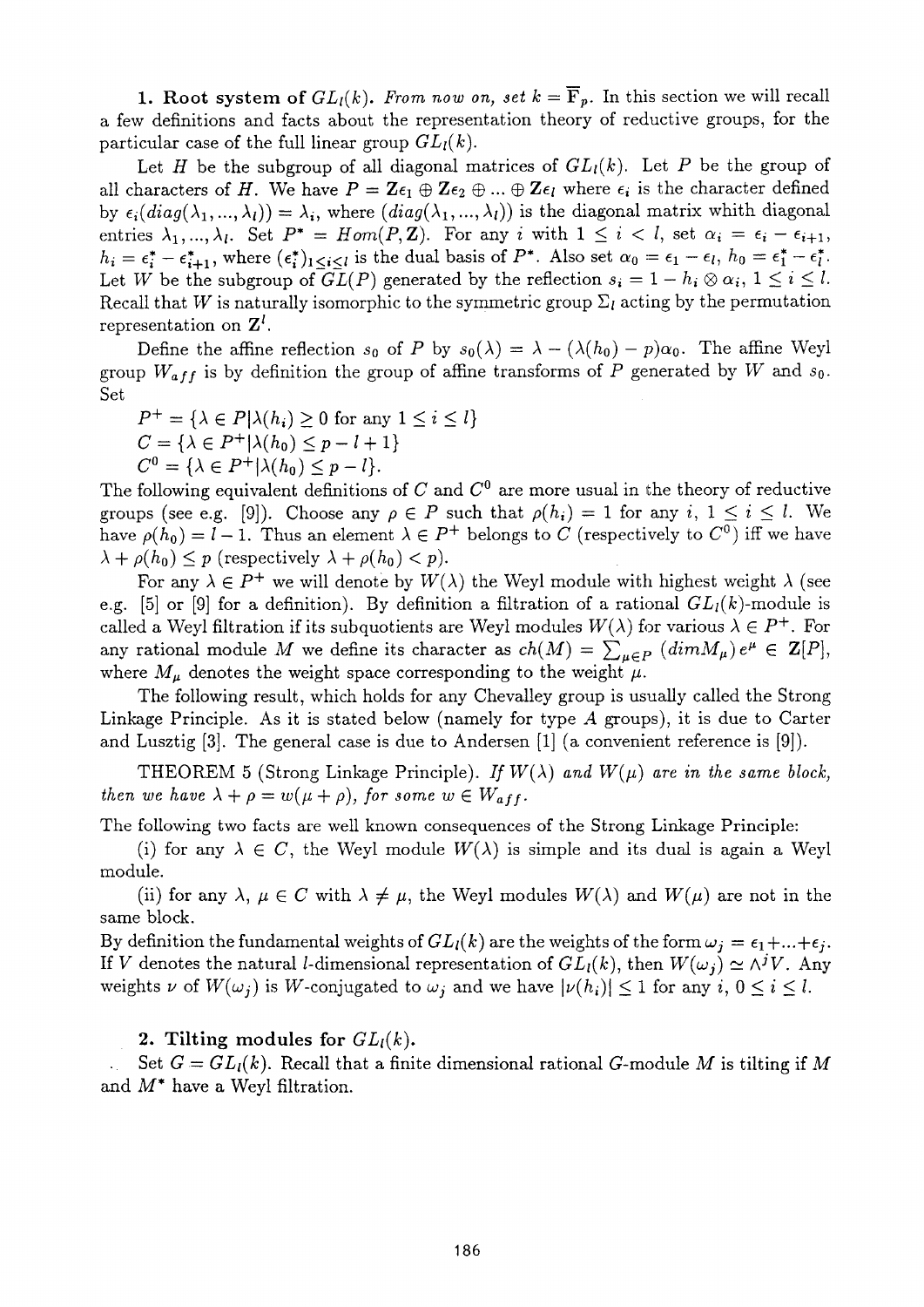THEOREM 6 (Ringel [12], Donkin [6]).

*(1)* For any  $\lambda \in P^+$  there exists a unique indecomposable tilting module  $P(\lambda)$  which *has*  $\lambda$  *as a unique highest weight. Moreover*  $P(\lambda)_{\lambda}$  *has dimension* 1.

*(2) Any tilting modules is a direct sum of*  $P(\lambda)$  *and for*  $\lambda \neq \mu$ ,  $P(\lambda)$  *and*  $P(\mu)$  *are not isomorphic.* 

The following lemma follows immediately from the fact that any tensor product of modules having a Weyl filtration has a Weyl filtration (see ([6]). For a reductive group of type  $A$ , this result is proved in [14]. For general reductive groups see [5], [11].

LEMMA 7. *The tensor product of two tilting modules is tilting.* 

It is easy to prove that the dual  $W(\lambda)^*$  of a Weyl module  $W(\lambda)$  has a Weyl filtration if and only if  $W(\lambda)$  is simple. Thus any simple Weyl module is tilting. So by Lemma 7 we get.

COROLLARY 8. *For any N, the G-module V®<sup>N</sup> is tilting, where V is the natural l-dimensional representation of G.* 

The following lemma is well-known. Actually it is valid for any group  $G$ , and it is a very particular case of results in [2]. A quick proof can be found in [8].

LEMMA 9. *Let A and be two rational G-modules. If A is indecomposable and dimA is divisible by p, then any direct summand in*  $A \otimes B$  *has dimension divisible by p.* 

PROPOSITION 10.  $Assume \, l < p. \, Let \, \lambda \in P^+$ .

*(1)* If  $\lambda \in C$  then  $P(\lambda) \simeq W(\lambda)$  and  $P(\lambda)$  is simple.

(2) If  $\lambda \notin C^0$  then the dimension of  $P(\lambda)$  is divisible by p.

*Proof.* Proof of (1): There is a filtration of  $P(\lambda)$  whose subquotients are some  $W(\mu)$ . If  $W(\mu)$  occurs as a subquotient then  $\lambda - \mu$  is a linear combination of  $\alpha_i$  with non-negative coefficients. Furthermore by the Strong Linkage Principle (Theorem 5), the weights  $\mu + \rho$ and  $\lambda + \rho$  are  $W_{aff}$ -conjugated. As  $\lambda \in C$  this implies  $\lambda = \mu$ . Moreover  $W(\lambda)$  occurs only once and is simple.

Proof of (2): We will prove (2) by induction on  $(\lambda + \rho)(h_0)$ , starting with the case  $\lambda + \rho(h_0) = p$ . First if  $\lambda + \rho(h_0) = p$ , then  $\lambda \in C$  and by the first point of the proposition, we have  $P(\lambda) = W(\lambda)$ . Its dimension is given by Weyl's formula, namely  $dim(W(\lambda)) =$  $\prod_{\alpha \in \Lambda^+} (\lambda + \rho)(h_\alpha) / \rho(h_\alpha)$  (where  $\Delta^+ = {\epsilon_i - \epsilon_j | i < j}$  and for any  $\alpha = \epsilon_i - \epsilon_j \in \Delta^+$  we set  $\bar{h}_{\alpha} = \epsilon_i^* - \epsilon_i^*$ . Note that for any  $\alpha \in \Delta^+$  we have  $\rho(h_{\alpha}) < p$ . Thus the denominator is prime to p. However the denominator is divisible by  $p = (\lambda + \rho)(h_0)$ . Thus  $\dim P(\lambda)$  is divisible by *p.* 

Next let  $\lambda \in P^+$  with  $\lambda + \rho(h_0) > p$ . There is a fundamental weight  $\omega$  such that  $-\omega \in P^+$ . By Ringel's theorem,  $P(\lambda) \otimes P(\omega)$  contains  $P(\lambda)$  as a direct summand. Note that  $(\lambda - \omega)(h_0) = \lambda(h_0) - 1$ . Thus by induction hypothesis  $P(\lambda - \omega)$  has dimension divisible by p and so is  $P(\lambda)$  (Lemma 9). Q.E.D.

Let  $\omega$  be a fundamental weight and set  $\Omega(\omega) = \{W, \omega\}$ . Recall that  $\Omega(\omega)$  is the set of weights of  $W(\omega)$ , and all of them have multiplicity one.

LEMMA 11. For any  $\lambda \in P^+$ , we have  $ch(W(\lambda) \otimes W(\omega)) = \sum ch(W(\lambda + \nu))$  where *the sum runs over all*  $\nu \in \Omega(\omega)$  *such that*  $\lambda + \nu \in P^+$ .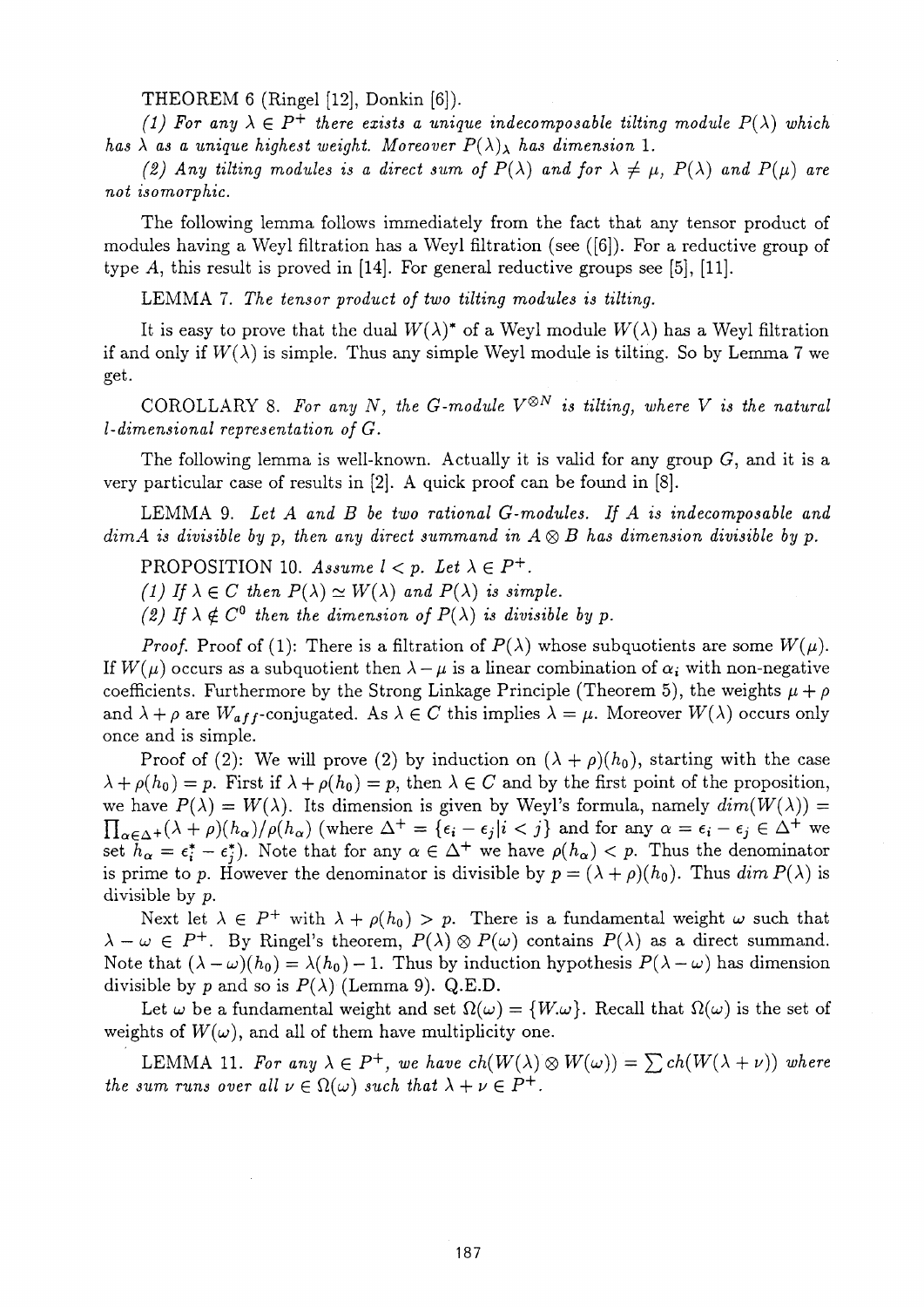*Proof.* Denote by  $D: \mathbf{Z}[P] \to \mathbf{Z}[P]$  the linear operator defined by  $D e^{\mu} = \chi_{\mu+\rho}/\chi_{\rho}$ where  $\chi_{\mu} = \sum_{w \in W} \epsilon(w) e^{w \cdot \mu}$  and where  $\epsilon(w)$  is the signature. Recall that we have

(i)  $D e^{\lambda} = ch(W(\lambda))$  for any  $\lambda \in P^+$ ,

(ii)  $D(A.B) = (DA.B)$  if B is W-invariant.

(iii)  $D e^{\lambda} = 0$  if  $\lambda(h_i) = -1$  for some  $i \in \{1, ..., l\}.$ 

As  $\omega$  is fundamental, we have  $\nu(h_i) \geq -1$  for any i and any  $\nu \in \Omega(\omega)$ . Also either  $\lambda + \nu$  is dominant or  $(\lambda + \nu)(h_i) = -1$  for some  $i \in \{1, ..., l\}$ . Thus we get

 $ch(W(\lambda) \otimes W(\omega))$  $= D(e^{\lambda})$ .ch $(W(\omega))$  $= D(e^{\lambda}.ch(W(\omega)))$  $= \sum_{\mu \in \Omega(\omega)} D(e^{\alpha \mu})$  $=$   $\sum_{\nu \in \Omega(\omega), \lambda + \nu \in P^+} D(e^{\lambda + \nu})$  $=$   $\sum_{\nu \in \Omega(\omega),\lambda+\nu \in P^+} c n(W(\lambda +$ 

LEMMA 12. Assume  $l < p$ . Let  $\omega$  be a fundamental weight and let  $\lambda \in P^+$ .

*(1)* If  $\lambda \in C^0$  then we have  $W(\omega) \otimes W(\lambda) \simeq \bigoplus W(\lambda + \nu)$  where the sum runs over all  $\in \Omega(\omega)$  such that  $\lambda + \nu \in P^+$ .

(2) If  $\lambda \notin C^0$  then  $W(\omega) \otimes P(\lambda)$  is a sum of tilting modules  $P(\nu)$  where all  $\nu$  are *outside* C° .

*Proof.* Proof of (1): By Lemma 11, we have  $ch(W(\lambda) \otimes W(\omega)) = \sum ch(W(\lambda + \nu))$ where the sum runs over all  $\nu \in \Omega(\omega)$  such that  $\lambda + \nu \in P^+$ . For any such  $\nu$ , we have  $\nu(h_0) \leq 1$  and  $\lambda + \nu \in C$ . Note that the tilting modules  $P(\lambda + \nu) = W(\lambda + \nu)$  are simple and belongs to disjoint blocks. Thus the character identity corresponds to an isomorphism of G-modules.

Proof of (2): If  $\lambda \in C^0$ , then by Lemmas 7 and 9 and Proposition 10 all indecomposable summands of  $W(\omega) \otimes P(\lambda)$  are tilting modules  $P(\nu)$  with  $\nu \notin C^0$ . Q.E.D.

#### **3.** Modular representations of  $\Sigma_N$ .

Let  $A$  be an associative algebra, let  $M$  be a  $A$ -module of finite dimension and let  $B$  be the commutant of  $A$  in  $M$ . Let decompose the  $A$ -module  $M$  into indecomposable modules (3.1)  $M = \sum_{\Lambda} m_{\Lambda} P(\Lambda),$ 

where  $\Lambda$  runs over the set  $J$  of all isomorphism classes of indecomposable direct summands of M. Then we have  $B/rad(B) \simeq \bigoplus_{\Lambda} Mat(m_{\Lambda})$ . This allows to gives a natural bijection between the set *J* and the set of irreducible *B*-modules. Denote by  $E \mapsto E(\Lambda)$ this bijection. Note that  $dim E(\Lambda) = m_{\Lambda}$ .

Let l, N be integers. Set  $V = k^l$  and  $M = V^{\otimes N}$ . Let A be the subalgebra of  $End(M)$ generated by the action of  $GL<sub>L</sub>(k)$  on M. Recall that the commutant B of A is generated by the action of  $\Sigma_N$  on M (see [3]).

Denote by  $Pol_N$  the set of all weights  $\lambda = \sum_{1 \leq i \leq l} m_i \epsilon_i$  such that  $m_i \geq 0$  for all and  $\sum_{1 \le i \le l} m_i = N$ . Set  $Pol_N^+ = P^+ \cap Pol_N$ . Any weight of *M* belongs to  $Pol_N$ . So by Theorem  $\widehat{6}$  and Corollary 8, any indecomposable summand of the  $GL_l(k)$ -module *M* is of type  $P(\lambda)$  with  $\lambda \in Pol^+_N$  and there is an isomorphism

$$
(3.2) V^{\otimes N} \simeq \bigoplus_{\lambda \in Pol^+} m_{\lambda} P(\lambda).
$$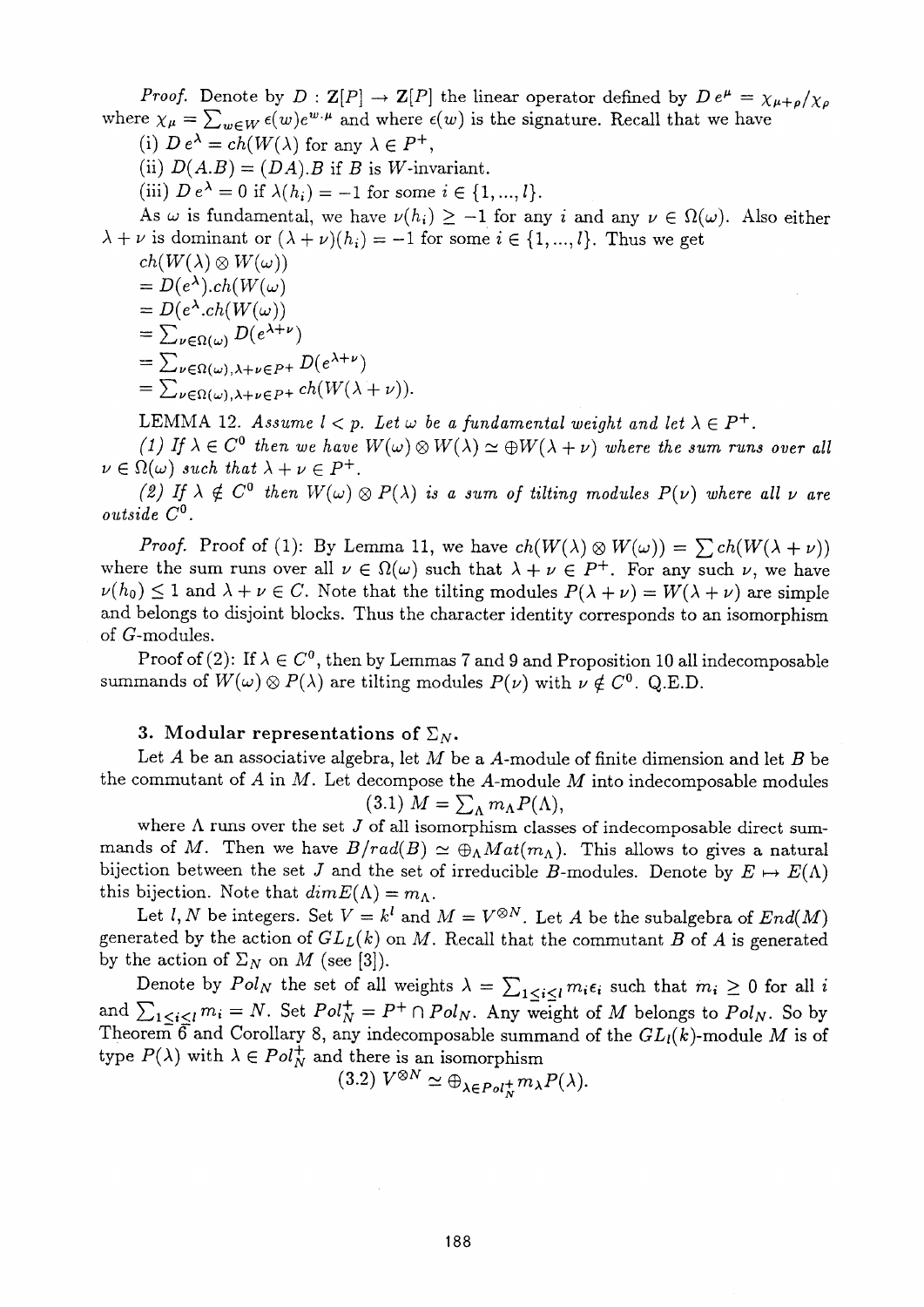For any Young diagram  $m : m_1 \ge m_2 \ge ... \ge m_l$  of size N, set  $\lambda(m) = \sum m_i \epsilon_i$ . Let  $Y_{l,N}$  be the set of all Young diagrams **m** of height  $\leq l$  of size N. The map  $Y_{l,N} \to$  $Pol_{N}^{+}$ ,  $m \mapsto \lambda(m)$  is a bijection. Thus the previous decomposition can be written as

 $(3.3)$   $M = \bigoplus_{\mathbf{m} \in Y_{l,N}} m_{\lambda(\mathbf{m})} P(\lambda(\mathbf{m})).$ 

By using the previous bijection between A-indecomposable summands of *M* and *B*irreducible modules we can associate to any  $\mathbf{m} \in Y_{l,N}$ , such that  $P(\lambda(\mathbf{m}))$  occurs effectively in M, a simple representation  $E_k(\mathbf{m})$  of  $\Sigma_N$ . Moreover for  $\mathbf{m} \in Y_{l,N}$  such that  $m_{\lambda(\mathbf{m})} = 0$ , we set  $E_k(m) = 0$ . We have  $\dim E_k(m) = m_{\lambda(m)}$ .

It is easy to prove that  $E_k(m)$  does not depend on *l*. More precisely by adding or removing empty lines, one can consider **m** as a Young diagram of height  $\leq l$  for various values of *l*. However the  $\Sigma_N$ -modules  $E_k(m)$  that one obtains as previously, by using the  $GL_l - \Sigma_N$  duality for various *l*, are all isomorphic.

#### 4. Proof of Theorem 2.

Let l be an integer. Set  $Pol^+ = \bigcup_{N>0} Pol_N^+$ . The decomposition (3.2) allows us to define a multiplicity  $m_{\lambda}$  for any  $\lambda \in Pol^+$ .

LEMMA 13. *Assume*  $l < p$ . Let  $N \geq 1$  and  $\lambda \in C^0 \cap Pol_{N}^+$ . Then we have  $m_{\lambda} =$  $\sum m_{\lambda-\epsilon_i}$ , where the sum runs over all i such that  $\lambda - \epsilon_i \in C^0 \cap \overset{\sim}{P}ol_{N-1}^+$ .

*Proof.* The lemma follows by from Lemma 12.

*Proof of the Theorem 2 stated in the introduction.* 

Let  $m \in Y_l(p)$ . The assertions

(i)  $\lambda(\mathbf{m}) \in \widetilde{C}^0$ 

 $(iii)$   $m_1 - m_l + l - 1 < p$ 

are equivalent. Thus the dimension formula follows easily by induction from Lemma 11. To show that this dimension is  $\neq 0$  it suffices to exhibit a path going from  $\emptyset$  to m inside  $Y_l(p)$ . This is done by filling the first column, then the second one and so on.

EXAMPLE 14.

Assume now that  $p = l + 1$  and let a, b be integers with  $1 \leq b < p$ . Let Y be the young diagram with  $(a + 1)$  boxes on the first *b* lines and *a* boxes on the last  $(l - b)$  lines. Set  $N = la + b$ . *(a+1) columns* 



There is only one path from  $\emptyset$  to Y (the one described in the proof that  $dim E_k(m) \neq 0$ for  $m \in Y_l(p)$ ). Although Y is quite rectangular, the associated representation  $E_k(Y)$  has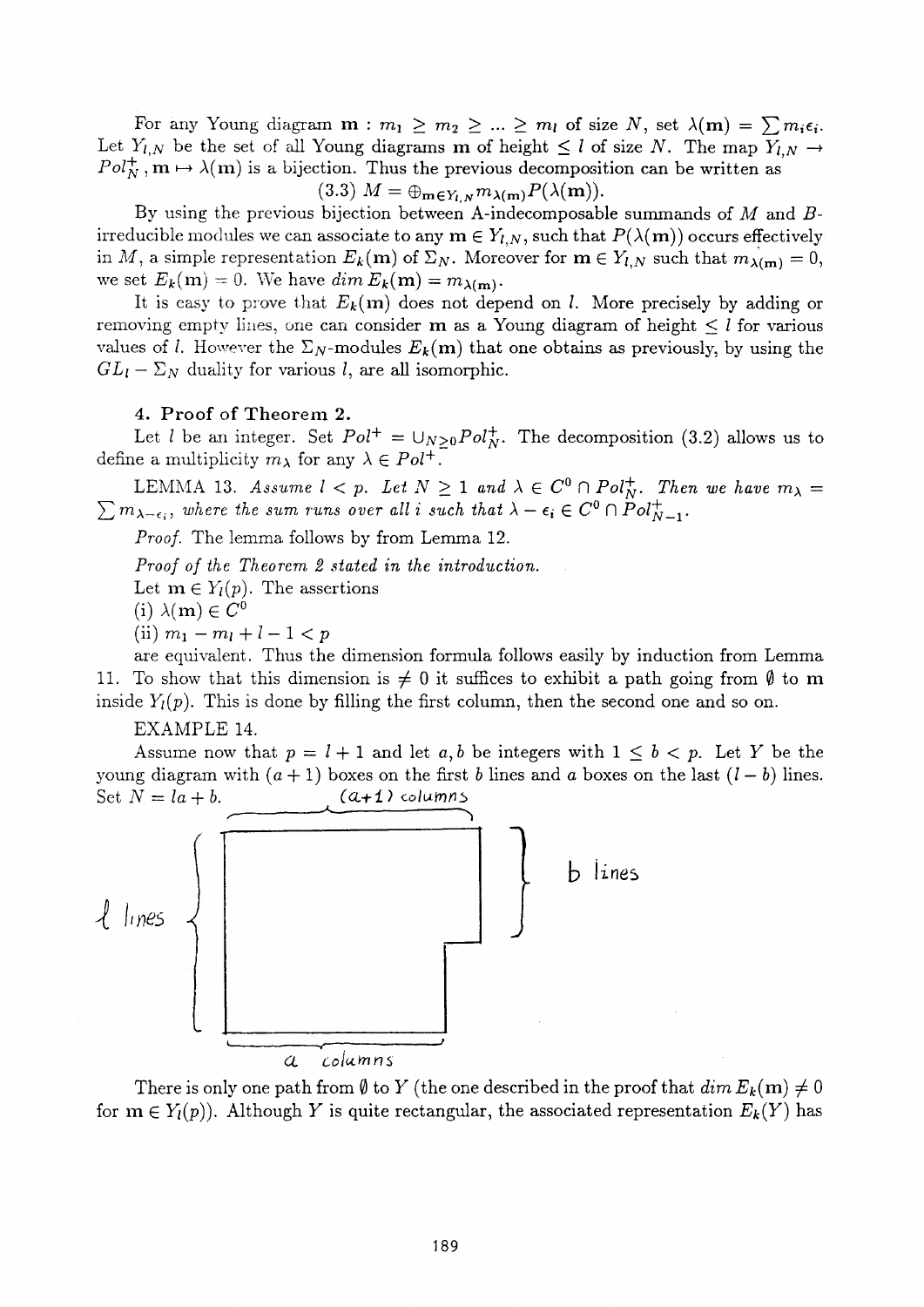dimension 1. It is quite easy to prove that this representation is the signature representation of  $\Sigma_N$ .

#### 5. Conclusion: the oriented graph structure on  $Y_i$ .

Let *l* be an integer. Set  $G = GL_{l}(k)$  and  $V = k^{l}$ . For any  $\lambda, \nu \in Pol^{+}$  define the mutiplicity  $M_{\lambda,\nu}$  by the requirement  $V \otimes P(\nu) = \bigoplus_{\lambda} M_{\lambda,\nu} P(\lambda)$ . Now we define an oriented graph structure on  $Y_l$  by requiring that the number of edges going from  $m$  to  $m'$  is precisely  $M_{\lambda(m),\lambda(m')}$ .

We should notice that the multiplicities of the edges in  $Y<sub>l</sub>$  depends on p. However it is easy to prove that these multiplicities do not depend on *l*. That is, for  $m, m' \in Y_l$  the number of edges going from **m** to **m'** in  $Y_l$  and  $Y_{l+1}$  are the same.

Thus the set of all Young diagrams with the previous structure of oriented graph will be denoted by  $Z(p)$  (note that the analogous graph in caracteristic zero is without multiplicities and it is described in the introduction).

*Proof of Theorem 3.* The result follows by induction on the size of m and from the following identities:

(i)  $dim E_k(m) = m_{\lambda(m)}$  (see section 3),

(ii)  $m_{\lambda} = \sum_{\nu} M_{\lambda,\nu} m_{\nu}$ .

Very unfortunately, the question of computing all the tensor product multiplicities of tilting modules is still open (see [8]). Theorem 3 means that explicit formulas for the dimensions of general irreducible representations of the symmetric groups follow from a precise knowledge of mutiplicities  $M_{\lambda,\nu}$ .

#### *Bibliography*

1. H.H.Andersen: *The strong linkage principle.* J.Reine Angew Math. 315 (1980) 53-55.

2. D. Benson, *Modular representations theory: new trends and methods,* L.N. Math. 1081, Springer Verlag.

3. R. Carter and G. Lusztig, *On the general linear and symmetric groups,* Math. Z., 136 (1974) 193-242.

4. K. Erdmann, *Symmetric groups and quasi-hereditary algebras,* Representations of algebras and related topics, ed. V. Dlab and L.L. Scott, Kluwer, Dordrecht 1994.

5. S.Donkin: *Rational representations of algebraic groups.* Springer Verlag, Lect.Notes in Math.1140 (1985).

6. S. Donkin, *On tilting modules for algebraic groups,* Math. Z. 212 (1993) 39-60.

7. G. Georgiev and 0 . Mathieu: *Categorie de fusion pour les groupes de Chevalley,*  Comptes Rendus Acad. Sc. Paris, 315 (1992) 659-662.

8. G. Georgiev and O. Mathieu: *Fusion rings for modular representations of Chevalley groups,* Proceedings of "Math. Aspect of CTFT and Quantum Groups", Mount Holliock, June 1992 (ed. Flato, Lepowsky, Reshetikhin, Sally, Zuckerman). Compt. Math. 175 (1994) 89-100.

9. J.Jantzen: *Representations of algebraic groups,* Academic Press, Orlando(1987).